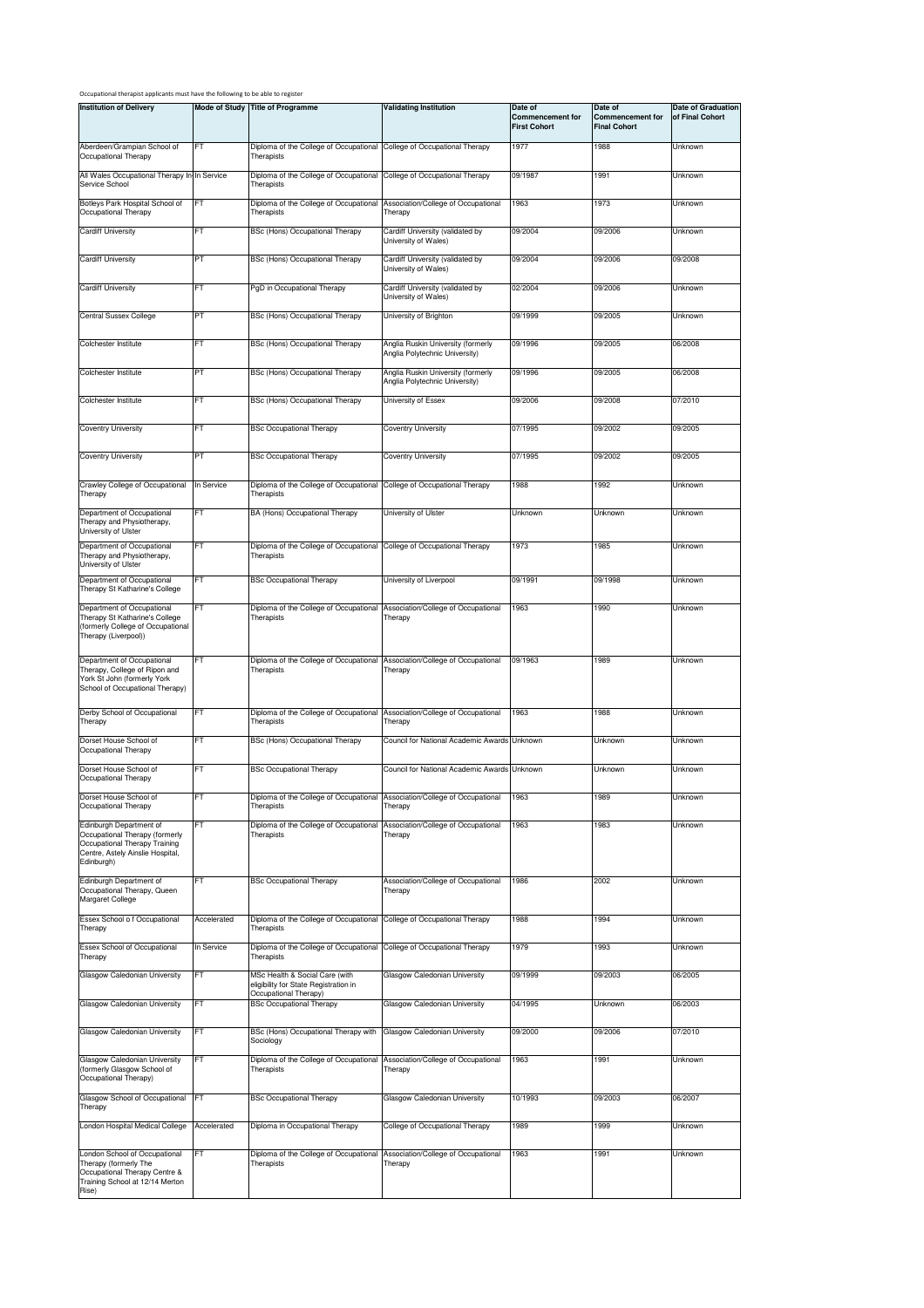| N/A                                                                                              | N/A       | All qualifications granted by schools<br>which are recognised by the World<br>Federation of Occupational Therapists,<br>OT Register 1966 | College of Occupational Therapy                | Unknown    | Unknown    | Unknown |
|--------------------------------------------------------------------------------------------------|-----------|------------------------------------------------------------------------------------------------------------------------------------------|------------------------------------------------|------------|------------|---------|
| Newcastle School of Occupational FT<br>Therapy, Newcastle upon Tyne<br>Polytechnic               |           | <b>BSc (Hons) Occupational Therapy</b>                                                                                                   | Council for National Academic Awards Unknown   |            | Unknown    | Unknown |
| Newcastle School of Occupational FT<br>Therapy, Newcastle upon Tyne<br>Polytechnic               |           | <b>BSc Occupational Therapy</b>                                                                                                          | Council for National Academic Awards Unknown   |            | Unknown    | Unknown |
| Newcastle School of Occupational FT<br>Therapy, Newcastle upon Tyne<br>Polytechnic               |           | Diploma of the College of Occupational<br>Therapists                                                                                     | College of Occupational Therapy                | 09/1976    | 1989       | Unknown |
| Northern Ireland School of                                                                       | FT        | Diploma of the College of Occupational College of Occupational Therapy                                                                   |                                                | 1973       | 1985       | Unknown |
| Occupational Therapy, Ulster<br>Polytechnic<br>Northumbria University at                         | PT        | Therapists<br>BSc (Hons) Occupational Therapy                                                                                            | Northumbria University at Newcastle            | 05/1995    | Unknown    | 12/2010 |
| Newcastle<br>Occupational Therapy School,                                                        | FT        | <b>BSc Occupational Therapy</b>                                                                                                          | College of Occupational Therapy                | 1987       | 1990       | Unknown |
| Christ Church College<br>Occupational Therapy School,                                            | FT        | <b>BSc Occupational Therapy</b>                                                                                                          | University of Kent                             | Unknown    | Unknown    | Unknown |
| Christ Church College                                                                            |           |                                                                                                                                          |                                                |            |            |         |
| Oxford Brookes University                                                                        | FT        | <b>BSc Occupational Therapy</b>                                                                                                          | Oxford Brookes University                      | 09/1992    | Unknown    | Unknown |
| Oxford Brookes University                                                                        | PТ        | <b>BSc Occupational Therapy</b>                                                                                                          | Oxford Brookes University                      | 09/1992    | Unknown    | Unknown |
| Queen Margaret University<br>College, Edinburgh (Leith<br>Campus)                                | FT        | <b>BSc Occupational Therapy</b>                                                                                                          | Queen Margaret University College              | 07/1987    | 09/2004    | 06/2007 |
| Queen Mary, University of London FT                                                              |           | Pg Dip Occupational Therapy                                                                                                              | Queen Mary, University of London               | Unknown    | 09/2002    | 06/2004 |
| Salford College of Technology                                                                    | FT        | <b>BSc Occupational Therapy</b>                                                                                                          | <b>Salford University</b>                      | 09/1990    | 09/1991    | Unknown |
| School of Occupational Therapy,<br>Coventry Polytechnic                                          | ٠т        | Diploma of the College of Occupational<br>Therapists                                                                                     | College of Occupational Therapy                | 1986       | 1990       | Unknown |
| School of Occupational Therapy,<br>Salford College of Technology                                 | FT        | Diploma of the College of Occupational<br>Therapists                                                                                     | College of Occupational Therapy                | 1971       | 1989       | Unknown |
| Sheffield City Polytechnic                                                                       | FT        | BSc (Hons) Occupational Therapy                                                                                                          | Council for National Academic Awards Unknown   |            | Unknown    | Unknown |
| South Bank University                                                                            | FT        | Diploma of the College of Occupational<br>Therapists                                                                                     | College of Occupational Therapy                | 1991       | 1999       | Unknown |
| St Andrew's School of<br>Occupational Therapy                                                    | FT        | Diploma of the College of Occupational<br>Therapists                                                                                     | Association/College of Occupational<br>Therapy | 1963       | 1990       | Unknown |
| St Joseph's College of<br>Occupational Therapy                                                   | FT        | Diploma of the College of Occupational<br>Therapists                                                                                     | Association/College of Occupational<br>Therapy | 09/1963    | 1985       | Unknown |
| St Loye's School of Occupational FT<br>Therapy                                                   |           | BSc (Hons) Occupational Therapy                                                                                                          | Universty of Exeter                            | 08/1995    | 09/2003    | Unknown |
| St Loye's School of Occupational FT<br>Therapy                                                   |           | <b>BSc Occupational Therapy</b>                                                                                                          | Universty of Exeter                            | 08/1995    | 09/2003    | Unknown |
| St Loye's School of Occupational<br>Therapy                                                      | <b>FT</b> | Diploma of Occupational Therapy                                                                                                          | Universty of Exeter                            | 08/1995    | 09/2003    | Unknown |
| St Loye's School of Occupational<br>Therapy                                                      | FT        | Diploma of the College of Occupational<br>Therapists                                                                                     | Association/College of Occupational<br>Therapy | 1963       | 1990       | Unknown |
| St Martin's College                                                                              | FT        | <b>BSc Occupational Therapy</b>                                                                                                          | University of Lancaster                        | Unknown    | 09/2003    | 06/2006 |
| St Martin's College                                                                              | PT        | <b>BSc Occupational Therapy</b>                                                                                                          | University of Lancaster                        | Unknown    | 09/2003    | 06/2006 |
| St Martin's College                                                                              | FT        | Graduate Diploma in Occupational<br>Therapy                                                                                              | University of Lancaster                        | 09/2005    | N/A        | N/A     |
| The Robert Gordon Institute of<br>Technology (formerly and also<br>known as the Grampian School) | -T        | BSc (Hons) Occupational Therapy                                                                                                          | Council for National Academic Awards Unknown   |            | Unknown    | Unknown |
| The Robert Gordon Institute of<br>Technology (formerly and also<br>known as the Grampian School) | FТ        | <b>BSc Occupational Therapy</b>                                                                                                          | Council for National Academic Awards Unknown   |            | Unknown    | Unknown |
| The Robert Gordon Institute of<br>Technology (formerly and also<br>known as the Grampian School) | FТ        | Diploma in Occupational Therapy                                                                                                          | The Robert Gordon Institute of<br>Technology   | 01/1989    | 09/1992    | Unknown |
| University of Cumbria (formerly<br>known as St Martin's College)                                 | FT        | BSc (Hons) Occupational Therapy                                                                                                          | University of Lancaster                        | 01/2003    | 09/2007    | 07/2010 |
| University of Cumbria (formerly<br>known as St Martin's College)                                 | PT        | BSc (Hons) Occupational Therapy                                                                                                          | University of Lancaster                        | 01/2003    | 09/2007    | 07/2010 |
| University of Derby                                                                              | FT        | <b>BSc Occupational Therapy</b>                                                                                                          | University of Derby                            | Unknown    | Unknown    | Unknown |
| University of Derby                                                                              | PT        | <b>BSc Occupational Therapy</b>                                                                                                          | University of Derby                            | Unknown    | Unknown    | Unknown |
| University of Derby                                                                              | FT        | BSc (Hons) Occupational Therapy                                                                                                          | Univerisity of Derby                           | 10/1995    | 09/2008    | 09/2010 |
| University of East Anglia                                                                        | FT        | BSc (Hons) Occupational Therapy                                                                                                          | University of East Anglia                      | 09/1992    | 09/2001    | Unknown |
| University of Plymouth                                                                           | FT        | BSc (Hons) Occupational Therapy                                                                                                          | University of Plymouth (delivered at           | 01/09/2004 | 01/09/2007 | Unknown |
|                                                                                                  |           |                                                                                                                                          | Millbrook House University of Exeter)          |            |            |         |